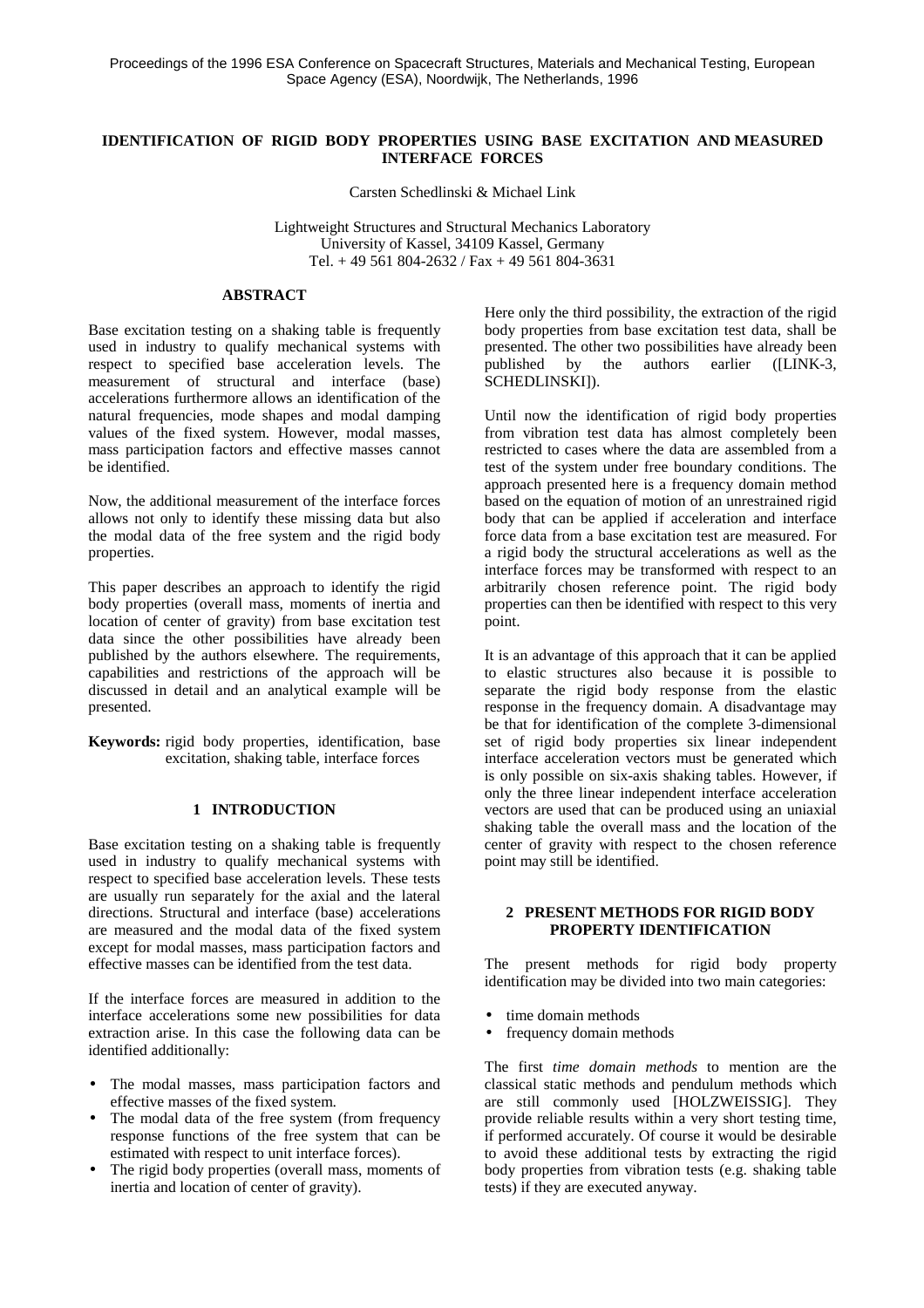Other time domain methods are based on the evaluation of vibration test data. Pandit, et. al [PANDIT] for instance focus on the time domain equation of motion of a rigid body under elastic, damped mounting conditions. Hahn et. al [HAHN] use the time domain test data of a six-axes shaking table system where the exciter forces are measured in addition to the acceleration responses.

Advantage of the time domain methods is the direct evaluation of the test data without the necessity of a transformation into frequency domain and the signal processing problems coming with it. The identification algorithm can directly be applied to the test data. A disadvantage is, however, that if the system under observation does not behave as a rigid body in the excited frequency range low pass filtering of the test data must be performed. This requires an additional analysis of the frequency content of the test data. Furthermore the influence of the structure's elasticity on the response in the used frequency range may not be eliminated by low pass filtering alone if the first elastic natural frequency of the system is very low. In this case time domain methods cannot be applied at all unless special account is taken for such effects.

*Frequency domain methods* on the other hand bear the possibility to circumvent this disadvantage of the time domain methods because a separation of rigid and elastic system behavior is possible even if the first elastic natural frequency is very low. The frequency domain methods may be subdivided into three categories:

- modal parameter methods
- methods of direct physical parameter identification
- residual inertia methods (massline methods)

The modal parameter methods are based on the orthogonality relation between the mass matrix of the system and the rigid body modes (see e.g. [BRETL]). Advantage of these methods is that they use the results of a preceding experimental modal analysis of the quasi free system (suspended in soft springs). The experimental modal analysis itself may be performed using various well established methods (see e.g. [EWINS, NATKE]). A disadvantage is that in general not all rigid body modes may be excited in a real test.

The methods of direct physical parameter identification focus on a fit of system matrices to identified frequency response functions. General methods take into account the elastic behavior of the system [LINK-1, LINK-2] which does not restrict them to ideal rigid systems. A disadvantage is that, as with the modal parameter methods above, in general not all rigid body modes of the quasi free system may be excited in a real test.

Special methods of direct physical parameter identification are based on a fit of the equation of motion of a rigid body under elastic, damped mounting conditions to identified frequency response functions ([MANGUS-1, NAKAMURA]). A new approach [MANGUS-2] proposes the measurement of the vibration response of a fixed system under base excitation with an additional measurement of the interface forces. Advantage of the special methods is their simple formulation which is better suited for the given identification problem. A disadvantage is again the requirement of a rigid body system behavior. However in the frequency domain a separation of the rigid and the elastic behavior is possible and merely increases the analysis effort.

The residual inertia methods (massline methods) which have been under investigation in many publications recently may be regarded as a special case of the special methods of direct physical parameter identification. Basis for these methods is the equation of motion of a rigid body under free boundary conditions with respect to a given reference point. Input for these methods are residual inertiae which can be extracted from vibration test data in various ways.

Bretl and Conti [BRETL] have been one of the first to publish a residual inertia method. They extract the residuals directly from frequency response functions of the system in a low frequency suspension using the frequency range between the highest rigid body mode and the first elastic mode (massline). Wei and Reis [WEI] identify the residual inertiae with a special curve fitting procedure. Here the residual inertiae are a byproduct of the modal identification of the first elastic mode. Okuzumi [OKUZUMI] proposes an iterative method in order to identify the rigid body properties with respect to the center of gravity which has the advantage, that the identified rigid body properties do not have to be transformed to the center of gravity in a subsequent step. A thorough investigation of the identification equation itself can be found in [FREGOLENT].



Figure 1: Overview of identification methods

In general the frequency domain methods seem to have the highest development level in the literature. Toivola and Nuutila [TOIVOLA, NUUTILA] have performed an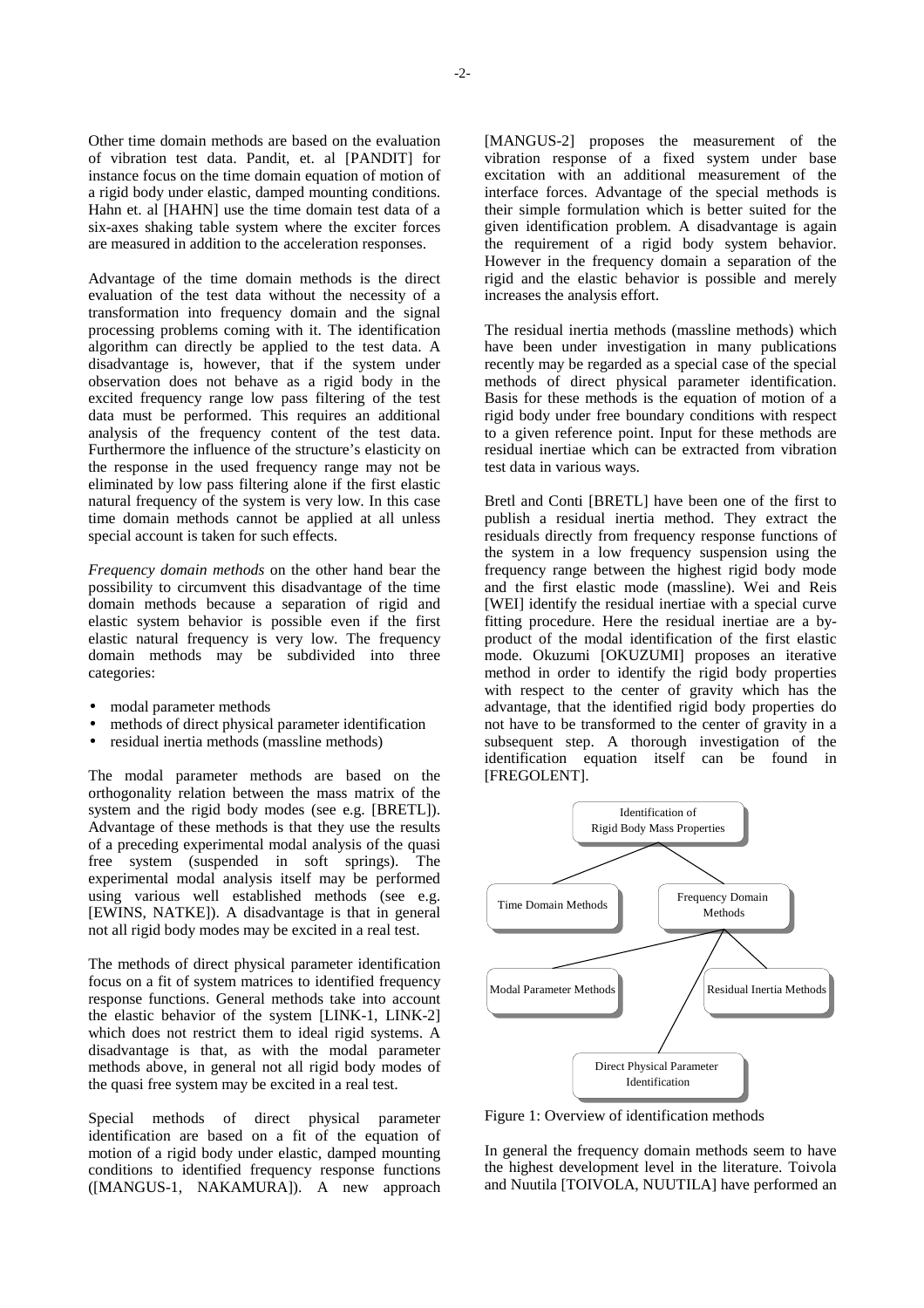analytical and an experimental study where they compared a modal parameter method, a method of direct physical parameter identification and a residual inertia method. The residual inertia method provided the most accurate results the modal parameter method the second best and the method of direct physical parameter identification the poorest. Figure 1 above gives an overview of the discussed methods.

### **3 EQUATIONS OF MOTION & TRANSFOR-MATION OF ACCELERATIONS AND FORCES**

The linearized equations of motion of an unrestrained rigid body (see figure 2) written down for an arbitrary reference point A yields equation (1). It is entirely equivalent to the equation of motion of a rigid body mounted for example at reference point A on a rigid (six-axes) shaking table. The accelerations and forces/moments are in this case the interface (base) accelerations and forces/moments at point A.



Figure 2: Unrestrained rigid body

$$
\begin{bmatrix} m & 0 & 0 & 0 & m\zeta^{s} & -m\eta^{s} \\ 0 & m & 0 & -m\zeta^{s} & 0 & m\zeta^{s} \\ 0 & 0 & m & m\eta^{s} & -m\zeta^{s} & 0 \\ 0 & -m\zeta^{s} & m\eta^{s} & \Theta_{\xi\xi}^{A} & -\Theta_{\xi\eta}^{A} & -\Theta_{\xi\xi}^{A} \\ m\zeta^{s} & 0 & -m\zeta^{s} & -\Theta_{\xi\eta}^{A} & \Theta_{\eta\eta}^{A} & -\Theta_{\eta\xi}^{A} \\ -m\eta^{s} & m\zeta^{s} & 0 & -\Theta_{\xi\xi}^{A} & -\Theta_{\eta\xi}^{A} & \Theta_{\eta\xi}^{A} \\ \end{bmatrix} \begin{bmatrix} \ddot{\xi}^{A} \\ \ddot{\xi}^{A} \\ \ddot{\xi}^{A} \\ \ddot{\xi}^{A} \\ \ddot{\xi}^{A} \\ \ddot{\xi}^{A} \\ \end{bmatrix} = \begin{bmatrix} f_{\xi}^{A} \\ f_{\eta}^{A} \\ \ddot{\xi}^{A} \\ \ddot{\xi}^{A} \\ \ddot{\xi} \\ \ddot{\xi} \\ \ddot{\xi} \\ \end{bmatrix}
$$

(1)

with:

| rigid body mass matrix w.r.t. point A        |
|----------------------------------------------|
| vector of accelerations of point A           |
| vector of forces/moments at point A          |
| overall mass                                 |
| location of center of gravity w.r.t. point A |
| moments of inertia w.r.t. point A            |
| translational accelerations of point A       |
| circular accelerations about point A         |
| forces at point A                            |
| moments at point A                           |
|                                              |

In general not all translational and rotational accelerations or forces and moments respectively can be measured for the chosen reference point under real test conditions. Therefore translational accelerations and forces are measured at as many accessible locations as desired and subsequently transformed on the reference point. For a rigid body the needed transformation is purely geometric.

Supposing that the displacements  $\mathbf{u}^{\mathsf{A}}$  at the reference point A are known the translational displacements  $\mathbf{u}^{\text{P}}$  at a given point P can be derived by a simple linear combination (see figure 3 and equation (2)).



Figure 3: Transformation of displacements (2D)

$$
\begin{bmatrix} u_{\xi}^{P} \\ u_{\eta}^{P} \\ u_{\xi}^{P} \end{bmatrix} = \begin{bmatrix} 1 & 0 & 0 & 0 & \zeta^{P} & -\eta^{P} \\ 0 & 1 & 0 & -\zeta^{P} & 0 & \xi^{P} \\ 0 & 0 & 1 & \eta^{P} & -\xi^{P} & 0 \end{bmatrix} \begin{bmatrix} u_{\xi}^{A} \\ u_{\eta}^{A} \\ u_{\xi}^{A} \\ u_{\eta}^{A} \\ u_{\eta}^{A} \\ u_{\eta}^{A} \\ u_{\eta}^{A} \end{bmatrix}
$$
(2)

Matrix  $X_R$  contains the components of the rigid body modes for point P with respect to the reference point A. Now let  $\mathbf{u}^M$  be a vector of displacements at m degrees of freedom. If the corresponding components of the rigid body modes are used to assemble the rows of matrix  $X_R$ we arrive at (3-a) which is an overdetermined system of equations in case of  $m > 6$ :

$$
\underline{\mathbf{u}}_{\left(m,1\right)}^{\mathsf{M}} = \underset{\left(m,6\right)}{\mathbf{X}_{\mathsf{R}}} \ \underline{\mathbf{u}}^{\mathsf{A}}_{\left(6,1\right)} \tag{3-a}
$$

Since  $X_R$  is constant equation (3-a) also holds for the accelerations:

$$
\dot{\mathbf{u}}^{\mathsf{M}} = \mathbf{X}_{\mathsf{R}} \ \dot{\mathbf{u}}^{\mathsf{A}} \Rightarrow \underbrace{\mathbf{a}}_{\langle m, 1 \rangle}^{\mathsf{M}} = \mathbf{X}_{\mathsf{R}} \underbrace{\mathbf{a}}_{\langle m, 6 \rangle}^{\mathsf{A}} \underbrace{\mathbf{a}^{\mathsf{A}}}_{\langle 6, 1 \rangle}
$$
 (3-b)

Equation (3-b) can now be solved in a weighted least squares sense. Therefore a constant diagonal (m,m) weighting matrix **W** can be introduced (see equation (4)). If no special ranking of the measured accelerations is intended the unity matrix is taken. However, further below a strategy how to choose **W** is presented that improves the results.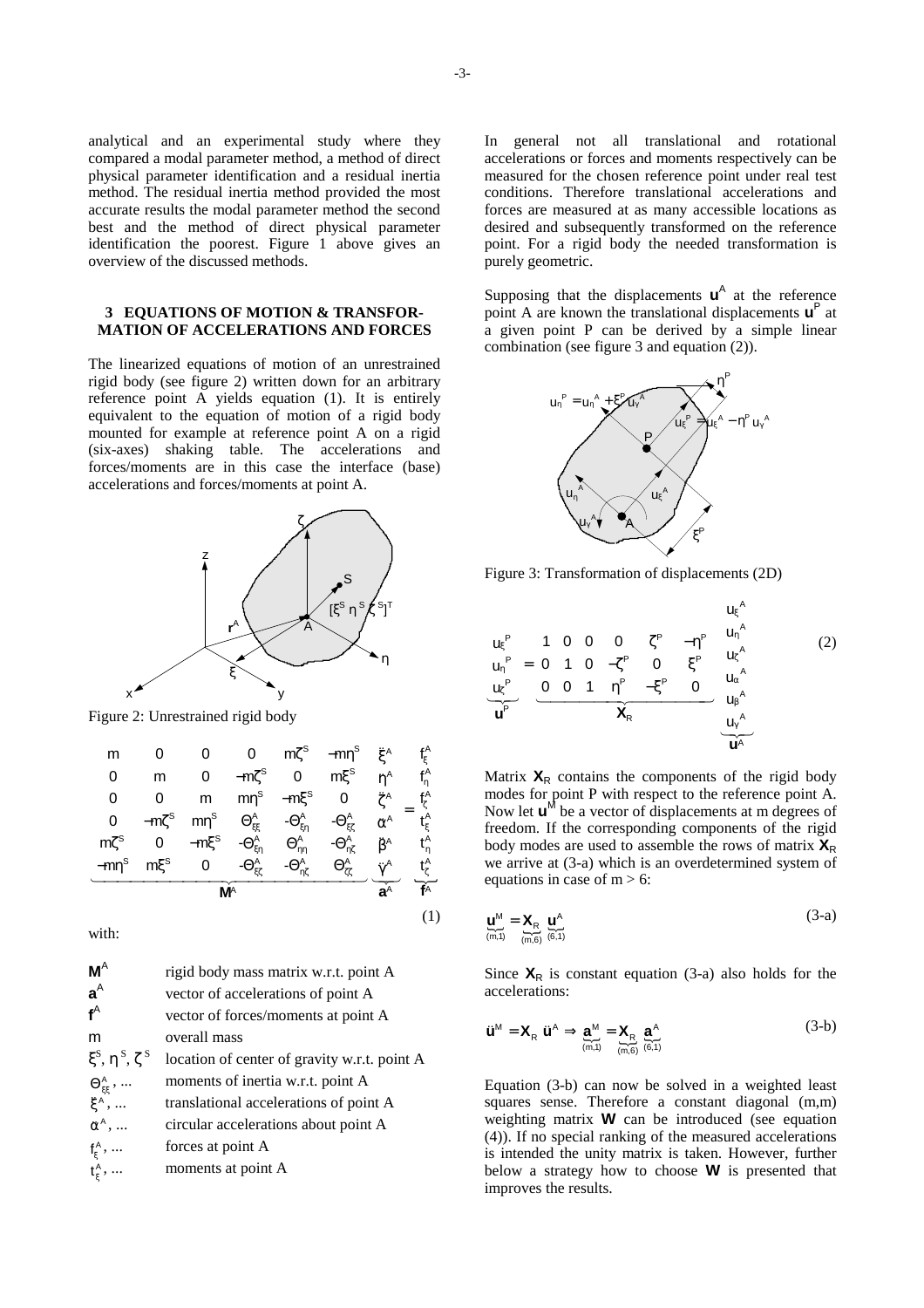$$
\mathbf{a}^{\mathsf{A}} = \left(\mathbf{X}_{\mathsf{R}}^{\mathsf{T}} \mathbf{W} \mathbf{X}_{\mathsf{R}}\right)^{-1} \mathbf{X}_{\mathsf{R}}^{\mathsf{T}} \mathbf{W} \mathbf{a}^{\mathsf{M}}
$$
(4)

The relation between the force resultants  $f^A$  and the forces applied at m measurement degrees of freedom **f** M is obtained from the equilibrium conditions expressed by the principle of virtual work: The virtual work of the force resultants and their corresponding displacements at point A must be equal to the virtual work of the applied forces and the displacements at the corresponding measurement degrees of freedom:

$$
\left(\bm{f}^{\scriptscriptstyle\mathsf{A}}\right)^{\scriptscriptstyle\mathsf{T}}\delta\bm{u}^{\scriptscriptstyle\mathsf{A}}\ \stackrel{!}{=} \ \left(\bm{f}^{\scriptscriptstyle\mathsf{M}}\right)^{\scriptscriptstyle\mathsf{T}}\delta\bm{u}^{\scriptscriptstyle\mathsf{M}}
$$

Using the relation between the displacements at point A and those at the m measured degrees of freedom (3-a) the following equilibrium equation is obtained:

$$
\underbrace{\mathbf{f}^{\mathsf{A}}}_{(6,1)} = \underbrace{\mathbf{X}_{\mathsf{R}}^{\mathsf{T}}}_{(6,m)} \underbrace{\mathbf{f}^{\mathsf{M}}}_{(m,1)}
$$
(5)

# **4 IDENTIFICATION EQUATIONS**

Basis for the development of the identification equations are the equations of motion (1). Since only 10 quantities in (1) are unknown the following estimation vector  $\sigma$ can be defined (see e.g. [URGUEIRA]).

σ = [ ] mm m m S S S AAA <sup>T</sup> ξηζ ΘΘ ΘΘΘΘ ξξ ηη ζζ ξη ξζ ηζ AA A (6)

A disadvantage of this estimation vector is that the location of the center of gravity cannot be explicitly estimated so that the error on the estimated overall mass and the error on the coupled terms  $m\xi^s$ , ... may add. However, an explicit estimation is possible if the overall mass has a priori been determined (e.g. by weighing). Then the number of unknowns is reduced to 9 and the estimation vector does not contain the overall mass (see e.g. [BRETL]). Another possibility is to introduce the estimation vector

$$
\sigma\!=\!\!\begin{bmatrix}\Delta & \xi^\text{s} & \eta^\text{s} & \zeta^\text{s} & \Theta_{\xi\xi}^\text{A} & \Theta_{\eta\eta}^\text{A} & \Theta_{\zeta\zeta}^\text{A} & \Theta_{\xi\eta}^\text{A} & \Theta_{\eta\zeta}^\text{A}\end{bmatrix}^T\tag{7}
$$

Reassembling (1) then yields:



Here the accelerations and the overall mass form the measurement matrix **B** and the forces and moments form the force vector  $f^A$ . For an ideal estimation  $\Delta$  must be equal to one. For a non ideal estimation the deviation from one may be used as an indicator for the quality of the estimation. Equation (8) is now assembled for  $i = 1...n_e$  excitation configurations such that the related measurement matrices  $\overrightarrow{B}_{(i)}$  and the force vectors  $f^A_{(i)}$ form the following overdetermined equation system:

$$
\begin{bmatrix}\n\mathbf{B}_{(1)} \\
\mathbf{B}_{(2)} \\
\vdots \\
\mathbf{B}_{(n_0)}\n\end{bmatrix}\n\sigma = \begin{bmatrix}\n\mathbf{f}_{(1)}^A \\
\mathbf{f}_{(2)}^A \\
\vdots \\
\mathbf{f}_{(n_0)}^A\n\end{bmatrix}
$$
\n(9)

Equation (9) can be solved in a least squares sense only if a minimum of two linear independent excitation configurations (interface acceleration vectors) have been measured leading to 12 equations for the 10 unknowns. These excitation configurations must be chosen such that all the parameters to be identified can sufficiently be observed.

$$
\sigma = \left(\hat{\mathbf{B}}^{\top}\hat{\mathbf{B}}\right)^{-1}\hat{\mathbf{B}}^{\top}\hat{\mathbf{F}} \tag{10}
$$

An important reduction of (8) is derived if only translational base accelerations can be excited which is the case for uniaxial shaking tables. Here, if cross talk is negligible, all the rotational accelerations are zero and the moments of inertia are therefore not observable. Thus (8) can be reduced to:

$$
\begin{bmatrix}\nm_5^{\mu} & 0 & 0 & 0 \\
m_1^{\mu} & 0 & 0 & 0 \\
m_5^{\mu} & 0 & 0 & 0 \\
0 & 0 & m_5^{\mu} & -m_1^{\mu}\n\end{bmatrix}\n\begin{bmatrix}\n\Delta \\
\zeta^s \\
\zeta^s \\
\zeta^s\n\end{bmatrix} = \begin{bmatrix}\n\frac{f_5^{\mu}}{f_5^{\mu}} \\
f_1^{\mu} \\
f_5^{\mu}\n\end{bmatrix}
$$
\n(11)\n  
\n
$$
\begin{bmatrix}\n0 & m_5^{\mu} & 0 & m_5^{\mu} \\
0 & m_1^{\mu} & -m_5^{\mu} & 0\n\end{bmatrix} \begin{bmatrix}\n\Delta \\
\zeta^s \\
\zeta^s\n\end{bmatrix} = \begin{bmatrix}\n\frac{f_5^{\mu}}{f_5^{\mu}} \\
\frac{f_5^{\mu}}{f_5^{\mu}} \\
\frac{f_5^{\mu}}{f_5^{\mu}} \\
\frac{f_5^{\mu}}{f_5^{\mu}}\n\end{bmatrix}
$$
\n(11)

It can be seen that only the indicator (or the overall mass) and the location of the center of gravity can be estimated.

### **5 THE IDENTIFICATION ALGORITHM**

The identification itself is done by solving equation (9) according to equation (10) non-iteratively for a given reference point A or iteratively. The iterative procedure uses the location of the center of gravity identified in the actual iteration step as the reference point for the next iteration step and thus yields the parameters with respect to the center of gravity after convergence is achieved. It will be shown that the systematic error introduced by the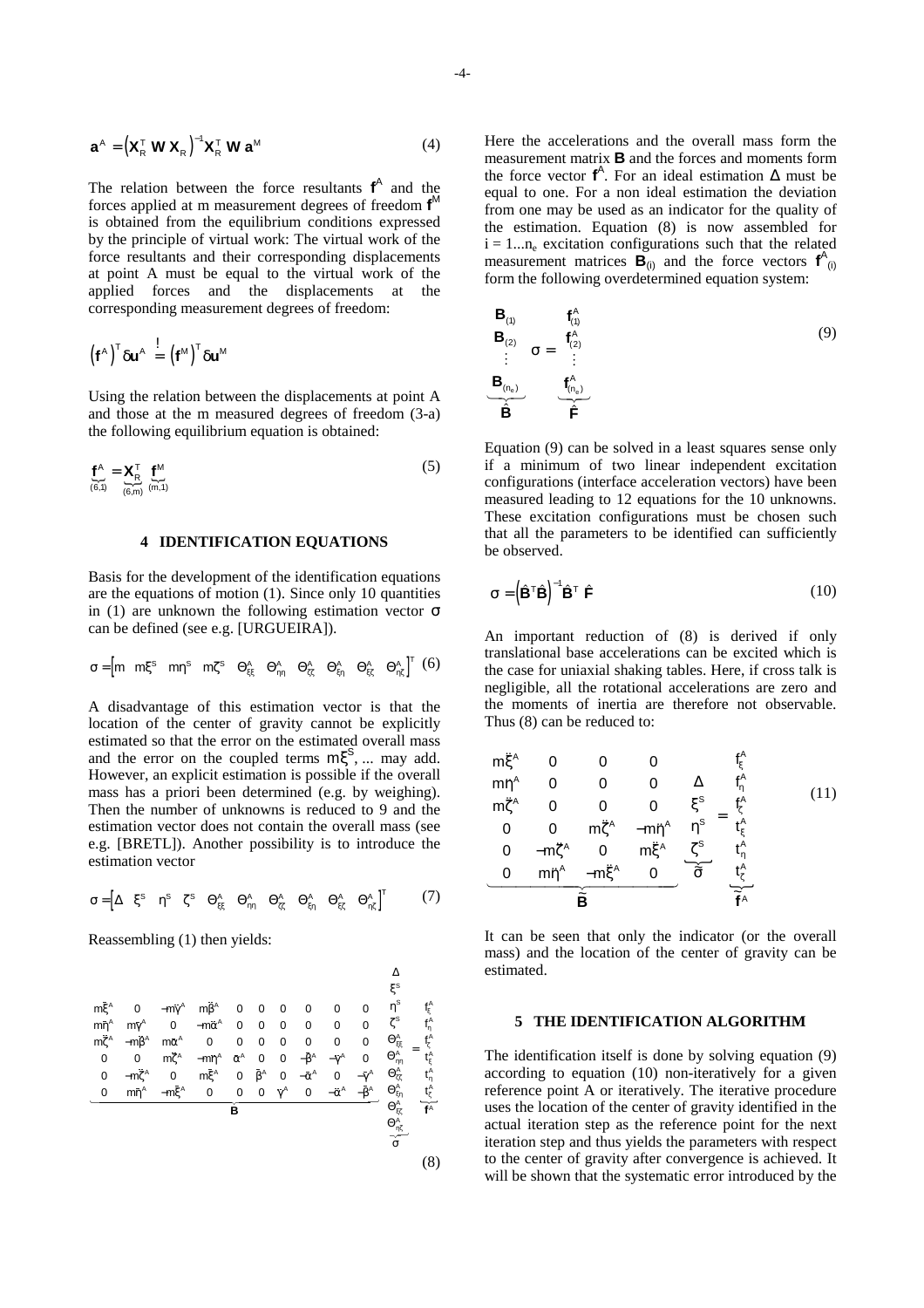influence of the elastic modes may be reduced in most cases due to iteration.

Input data for the identification algorithm are measured rigid body accelerations and the corresponding excitation forces, the coordinates of a (starting) reference point and the coordinates of the measurement locations. The coordinates may reference any global Cartesian coordinate system of choice. Furthermore weighting matrices can be supplied for each excitation configuration to individually emphasize the measured rigid body accelerations.

At first the needed components of the rigid body mode matrix are calculated for the actual reference point. Then the measured rigid body accelerations and excitation forces are transformed according to equations (4) and (5). After assembling the measurement matrices and the force vectors for all excitation configurations the hyper matrix system (9) is formed and solved according to equation (10). The iteration is performed by repeating the procedure until the identified location of the center of gravity coincides with the actual reference point within a chosen tolerance radius. An overview of the identification algorithm is given in figure 4.



Figure 4: Overview of identification algorithm

## **6 HOW TO DETERMINE THE RIGID BODY ACCELERATIONS AND EXCITATION FORCES**

Transformation of equation (1) into the frequency domain via:

$$
\boldsymbol{a}^{\text{A}}(t)=\boldsymbol{A}^{\text{A}}(j\omega)\ \text{e}^{j\omega t}\qquad,\qquad \boldsymbol{f}^{\text{A}}(t)=\boldsymbol{F}^{\text{A}}(j\omega)\ \text{e}^{j\omega t}
$$

with  $\omega$  - circular frequency,  $j = \sqrt{-1}$  yields:

$$
\mathbf{M}^{\mathsf{A}} \mathbf{A}^{\mathsf{A}}(\mathbf{j}\omega) = \mathbf{F}^{\mathsf{A}}(\mathbf{j}\omega)
$$
 (12)

It can be seen that  $(12)$  is completely equivalent to  $(1)$ and thus all the equations derived so far remain valid if the time domain quantities are simply exchanged by their frequency domain counterparts. This furthermore means that the identification equations (8) and (9) are fulfilled for every frequency and so, theoretically, the rigid body properties could be identified by using only one single arbitrary frequency  $\omega_i$  and the corresponding acceleration and force/moment spectral values  $\mathbf{A}^{A}$ (j $\omega_{i}$ ),  $F^A(j\omega_i)$ . For real test data this is not meaningful because of two reasons:

- 1. noise on measurement data
- 2. influence of the elastic modes

The noise on measurement data can be reduced by averaging the data over an appropriate frequency range. The influence of the elastic modes may be neglected if the first natural frequency is sufficiently greater than the frequency range used for averaging. Otherwise the influence of the elastic modes must be considered.

This paper compares five different methods to determine the rigid body accelerations (also called masslines) and the corresponding excitation forces:

- a) from averaging base excitation frequency responses
- b) from averaging base excitation power spectra
- c) from averaging frequency response functions of the free system
- d) from curve fitting frequency response functions of the free system
- e) from averaging synthesized frequency response functions of the rigid body

Since the real part of  $A^A(j\omega_i)$ ,  $F^A(j\omega_i)$  in general holds the significant information all averaging methods determine the rigid body accelerations and the corresponding excitation forces from the real part only (this is valid since (12) must be fulfilled for the real part and the imaginary part of  $A^A(j\omega_i)$ ,  $F^A(j\omega_i)$ independently). The frequency response functions of the free system needed for c), d) and e) can be identified from base excitation test data according to the procedure proposed in [SCHEDLINSKI] if six linear independent base excitation configurations are provided.

# *a) averaging base excitation frequency responses*

For harmonic base excitation (e.g. stepped sine signals) the real parts of the measured frequency responses  $\mathbf{A}^{\mathsf{A}}$ (jω<sub>i</sub>),  $\mathbf{F}^{\mathsf{A}}$ (jω<sub>i</sub>) can directly be averaged over a given frequency range well below the first elastic natural frequency. The resulting rigid body accelerations and interface forces are supplied to the identification algorithm.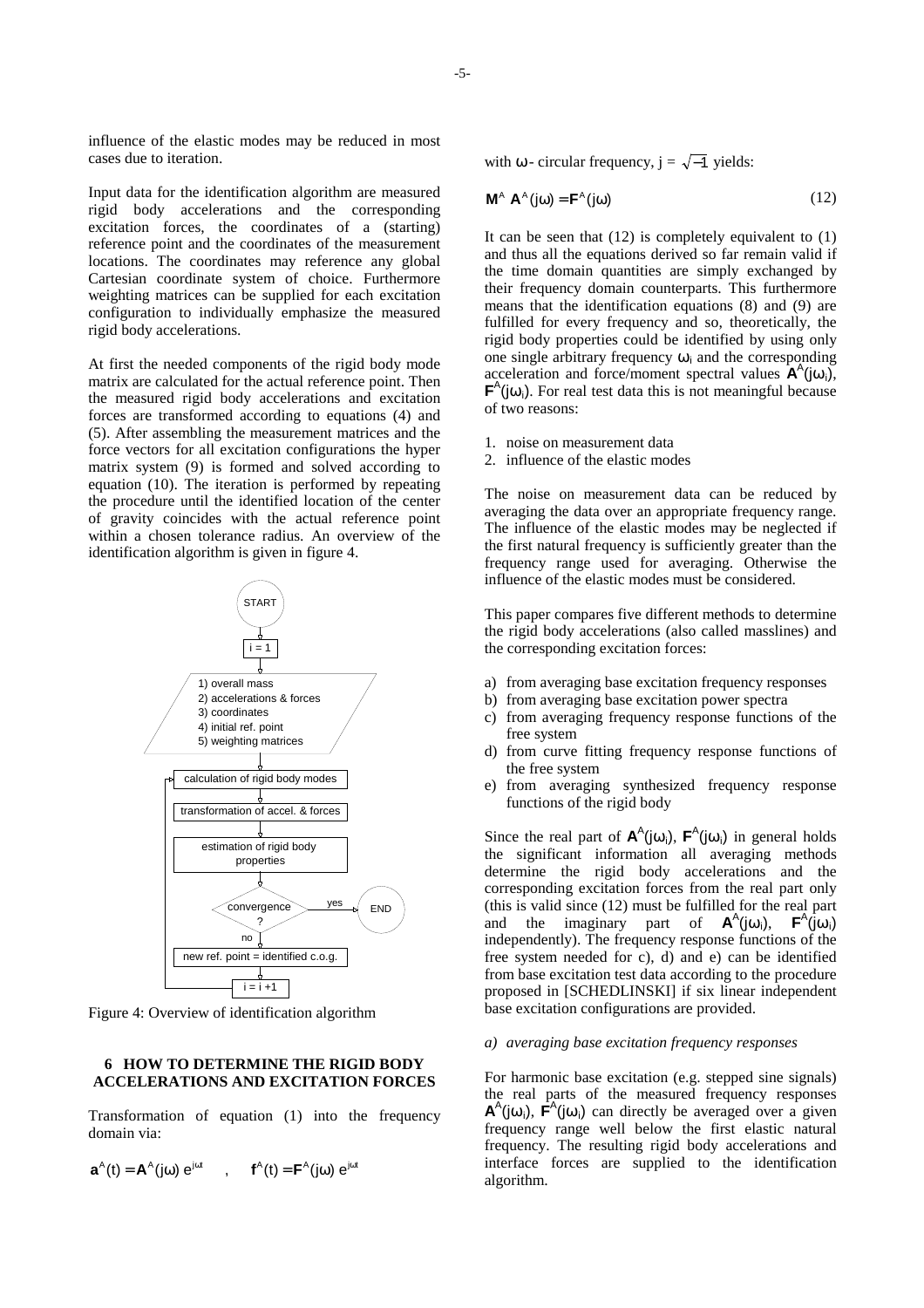#### *b) averaging base excitation power spectra*

For transient base excitation (e.g. random signals) averaged power spectra should be used. If equation (12) is multiplied from the right hand side with the conjugate complex transpose of the force spectra:

$$
\mathbf{M}^{\mathsf{A}} \underbrace{\mathbf{A}^{\mathsf{A}}(j\omega) \mathbf{F}^{\mathsf{A}}(j\omega)}_{\mathbf{G}_{\mathsf{A}\mathsf{F}}^{\mathsf{A}}(j\omega)} = \underbrace{\mathbf{F}^{\mathsf{A}}(j\omega) \mathbf{F}^{\mathsf{A}}(j\omega)}_{\mathbf{G}_{\mathsf{F}\mathsf{F}}^{\mathsf{A}}(j\omega)}
$$
(13)

it can be seen that the power spectra  $\mathbf{G}_{AF}^{A}(j\omega)$ ,  $\mathbf{G}_{FF}^{A}(j\omega)$  can be used analogous to the spectra  $A^A(j\omega_i)$ ,  $F^A(j\omega_i)$  as shown under a).

If the influence of the first elatic modes is rather significant a Cholesky factorization may improve the results. Here the real parts of the power spectra are averaged over a given frequency range first. Then the matrix of the averaged auto power spectra is factorized:

$$
\overline{\text{Re}\big\{\textbf{G}_{\text{FF}}^{\text{A}}\big(j\omega\big)\!\big\}}=\textbf{R}^{\text{T}}\textbf{R}
$$

It can be shown that this factorization is always possible if six linear independent excitation configurations have been provided. In this case the matrix of the averaged auto power spectra is positive definite.

Multiplying equation (13) with  $\mathbb{R}^{-1}$  from the right hand side yields:

$$
\frac{M^{\text{A}}}{\mathbf{R}\mathbf{e}\left\{\mathbf{G}_{\text{AF}}^{\text{A}}(j\omega)\right\}}\mathbf{R}^{-1}}{\hat{\mathbf{Q}}}= \frac{\overline{\text{Re}\left\{\mathbf{G}_{\text{FF}}^{\text{A}}(j\omega)\right\}}\mathbf{R}^{-1}}{\mathbf{R}^{\text{T}}}
$$

The pseudo accelerations and forces in **Q** and **R**<sup>T</sup> are supplied to the identification algorithm.

## *c) averaging frequency response functions of the free system*

The real parts of the frequency response functions are averaged over a given frequency range well below the first elastic natural frequency. Since the frequency response functions have been estimated with respect to unit forces the interface forces are equal to one. The averaged acceleration responses and the unity forces are supplied to the identification algorithm.

## *d) curve fitting frequency response functions of the free system*

A special curve fitting procedure [LINK-4] can also be used to extract the rigid body response from the frequency response function data. Here the rigid body accelerations are identified as residuals in addition to the first elastic modes. These residuals and the unity forces are supplied to the identification algorithm.

### *e) averaging synthesized frequency response functions of the rigid body*

After an experimental modal analysis of the free system the modal data extracted may be used to generate analytical frequency response functions that can be subtracted from the estimated ones. The remaining frequency response is, in the ideal case, the response of the rigid body. This synthesized response can be treated as shown under c).

# **7 A WEIGHTING STRATEGY**

Usually the weighting matrix **W** in (4) is set equal to the unity matrix which reduces the weighted least squares approach to a standard least squares approach. In this paper, however, a weighting strategy shall be proposed that is based on the data also used to determine the rigid body accelerations. It is capable of taking the effects of the first elastic modes into account and can help to reduce their influence on the estimated rigid body accelerations at the reference point.

In order to set up the weighting matrix the response which is used to determine the rigid body accelerations is investigated in the vicinity of the first modes. Here the maximum values of the amplitudes are collected for each measured acceleration. Now if a given maximum amplitude value is large in comparison to the complete set of amplitude values the influence of the first modes on the lower frequency range and therefore on the corresponding rigid body acceleration will be relatively large and vice versa. The collected amplitude values are subsequently scaled and inverted such that the largest amplitude value arrives at a minimum weighting value  $W_{\text{min}}$  with  $0 \leq W_{\text{min}} < 1$  and the smallest amplitude value arrives at a maximum weighting value  $w_{\text{max}}$  equal to one (see figure 5 for an example  $0.25 \leq w_i \leq 1$ ).



Figure 5: How to determine weighting values

The diagonal of the weighting matrix is formed from the weighting values  $w_i$  and emphasizes those rigid body accelerations with a relatively small systematic error due to the presence of the first elastic modes and thus improves the estimation result for the rigid body accelerations at the interface.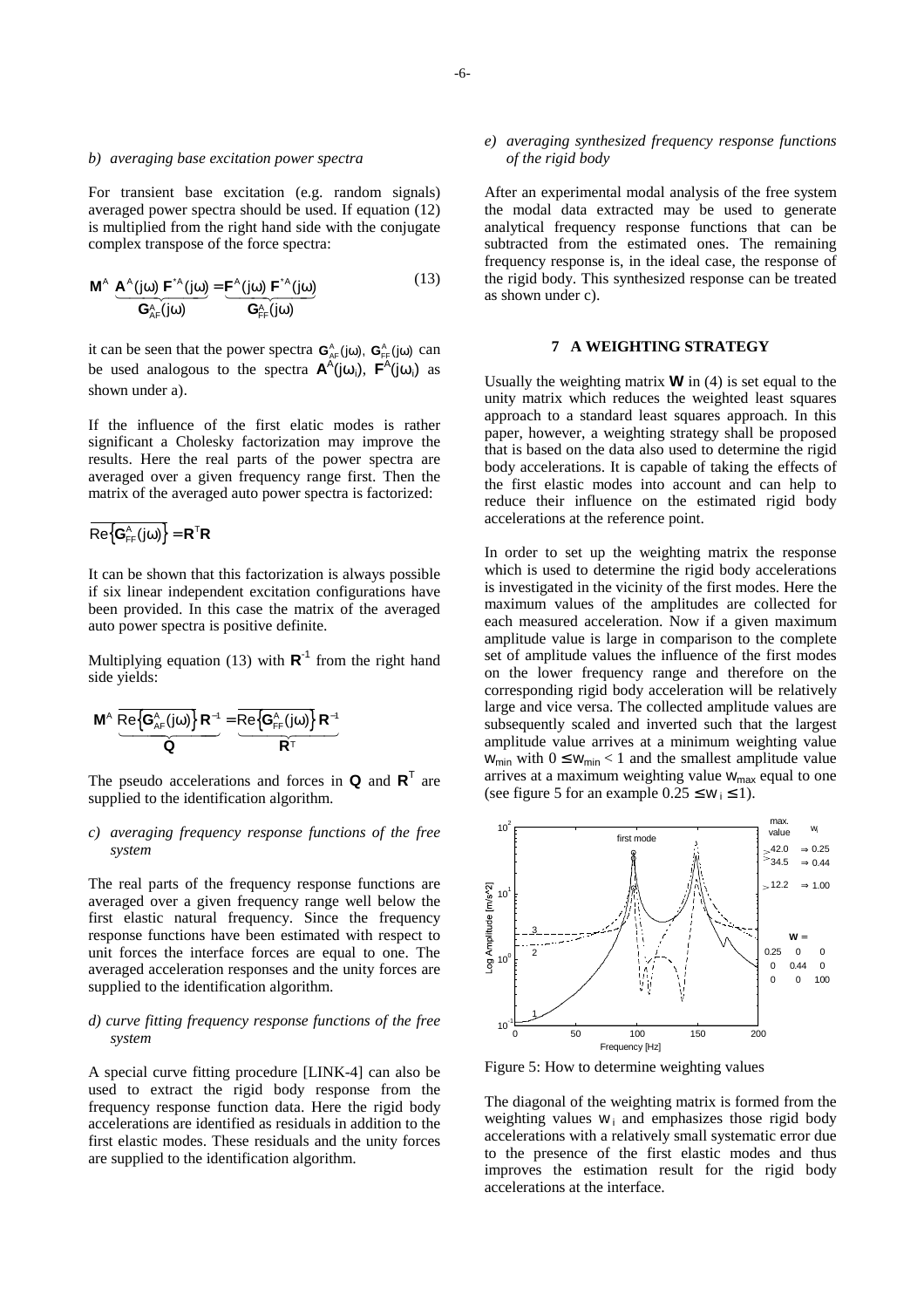#### **8 NUMERIC EXAMPLE**

In order to get a first insight into the capabilities of the approach the 2D model of a steel tuning fork (figure 6) shall be investigated numerically. The first natural frequencies of the system are listed in tables 1 and 2. It can be seen that the system cannot be regarded as a rigid body. An influence of the first elastic modes thus has to be expected.



Figure 6: Survey of 2D tuning fork

| 177 T<br>$1f$ $\Pi$ | 325 |  | 114 27 1 126 05 | 1.215.27 |
|---------------------|-----|--|-----------------|----------|

Table 1: Natural frequencies of fixed system

Table 2: Natural frequencies of free system

The numerical test data (15 accelerations, three interface forces/moments) were produced without noise from three linear independent excitation patterns: lateral base acceleration in  $\hat{X}$  and  $\hat{Z}$  direction as well as rotational base acceleration about Y axis. Fourier transforms, power spectra and frequency response functions were calculated and a modal analysis of the free system was performed which provided the modal data of the free system and acceleration residuals as well. The modal data of the free system were then used to generate frequency response functions of the rigid body. Finally the rigid body accelerations and excitation forces have been determined applying the methods described in chapter 6 and the rigid body properties were estimated.

Table 3 shows the non-iterative estimation results for all methods without and with weighting  $(0.25 \le w_i \le 1)$  for two different averaging frequency ranges. The first averaging frequency ranges (I) goes up to about 45 %, the second (II) up to about 80 % of the first elastic natural frequency. Reference point A was the origin of

the global XYZ coordinate system (see figure 6); the overall mass of 630.76 g was supplied also. The relative errors in per cent are listed in brackets.

| <b>Method</b>                                     | $\xi^{\rm s}$       | $\zeta^{\mathrm{s}}$ | $\Theta_{\eta\eta}^{\mathsf{A}}$ | Δ      |
|---------------------------------------------------|---------------------|----------------------|----------------------------------|--------|
|                                                   | [mm]                | [mm]                 | $\text{[gm}^2\text{]}$           | [%]    |
| ideal                                             | 101.13              | 107.33               | 20.78                            | 100    |
| a) I w/o $W$                                      | 100.93              | 108.77               | 21.54                            | 99.68  |
|                                                   | $(-0.19)$           | (1.34)               | (3.68)                           |        |
| I with W                                          | 101.54              | 112.08               | 21.87                            | 100.66 |
|                                                   | (0.41)              | (4.42)               | (5.26)                           |        |
| $II$ w/o W                                        | 100.07              | 114.63               | 26.18                            | 98.21  |
|                                                   | $(-1.04)$           | (6.80)               | (26.00)                          |        |
| $\overline{\mathbf{II} \text{ with }} \mathbf{W}$ | 103.24              | 113.64               | 26.81                            | 103.51 |
|                                                   | (2.09)              | (24.50)              | (29.05)                          |        |
| $\overline{b}$ ) I w/o W                          | 101.04              | 86.41                | 132.10                           | 99.82  |
| (no Cholesky)                                     | $(-0.09)$           | $(-19.49)$           | (535.8)                          |        |
| I with W                                          | 101.06              | 108.17               | 42.82                            | 100.04 |
| (no Cholesky)                                     | $(-0.06)$           | (0.77)               | (106.1)                          |        |
| $II$ w/o W                                        | 100.80              | $\overline{17.68}$   | 275.92                           | 99.63  |
| (no Cholesky)                                     | $(-0.32)$           | $(-83.53)$           | (1228)                           |        |
| <b>II</b> with W                                  | 100.54              | 101.34               | 126.35                           | 100.26 |
| (no Cholesky)                                     | $(-0.58)$           | $(-5.58)$            | (508.1)                          |        |
| b) I w/o W                                        | 100.93              | 108.37               | 22.03                            | 99.68  |
| $(+$ Cholesky $)$                                 | $(-0.19)$           | (0.97)               | (6.03)                           |        |
| I with W                                          | 101.15              | 107.44               | 21.88                            | 100.09 |
| $(+$ Cholesky $)$                                 | (0.02)              | (0.10)               | (5.29)                           |        |
| $\overline{\mathrm{II}}$ w/o W                    | 100.21              | 112.01               | 33.12                            | 98.18  |
| (+ Cholesky)<br>II with W                         | $(-0.91)$<br>101.14 | (4.36)               | (59.39)                          | 100.37 |
|                                                   |                     | 109.29               | 32.42                            |        |
| (+ Cholesky)<br>c) I w/o $\overline{W}$           | (0.01)<br>100.66    | (1.82)<br>105.53     | (56.05)<br>21.30                 | 99.54  |
|                                                   | $(-0.46)$           | $(-1.68)$            | (2.52)                           |        |
| I with W                                          | 100.59              | 105.97               | 21.23                            | 99.50  |
|                                                   | $(-0.53)$           | $(-1.27)$            | (2.18)                           |        |
| $\overline{II}$ w/o W                             | 97.84               | 94.27                | 24.81                            | 96.75  |
|                                                   | $(-3.25)$           | $(-12.17)$           | (19.40)                          |        |
| II with W                                         | 98.15               | 98.91                | 23.98                            | 97.22  |
|                                                   | $(-2.95)$           | $(-7.85)$            | (15.41)                          |        |
| $\overline{d}$ ) w/o W                            | 101.38              | 108.83               | 19.98                            | 100.25 |
|                                                   | (0.25)              | (1.40)               | $(-3.86)$                        |        |
| with W                                            | 101.76              | 108.71               | 20.09                            | 100.58 |
|                                                   | (0.63)              | (1.28)               | $(-3.31)$                        |        |
| e) I w/o W                                        | 101.00              | 106.92               | 20.82                            | 99.88  |
|                                                   | $(-0.12)$           | $(-0.38)$            | (0.22)                           |        |
| I with W                                          | 101.03              | 107.02               | 20.82                            | 99.90  |
|                                                   | $(-0.10)$           | $(-0.30)$            | (0.20)                           |        |
| II w/o W                                          | 100.54              | 105.42               | 20.99                            | 99.42  |
|                                                   | $(-0.58)$           | $(-1.78)$            | (1.02)                           |        |
| II with W                                         | 100.67              | 105.87               | 20.97                            | 99.56  |
|                                                   | $(-0.46)$           | $(-1.36)$            | (0.94)                           |        |

Table 3: Non-iterative estimation results

The best results for every method are shaded. It can be seen that the weighting improves the results except for method a). A reason for this may be that here the influence of the first elastic modes is less significant than the incompatibility introduced by weighting the rigid body accelerations while the corresponding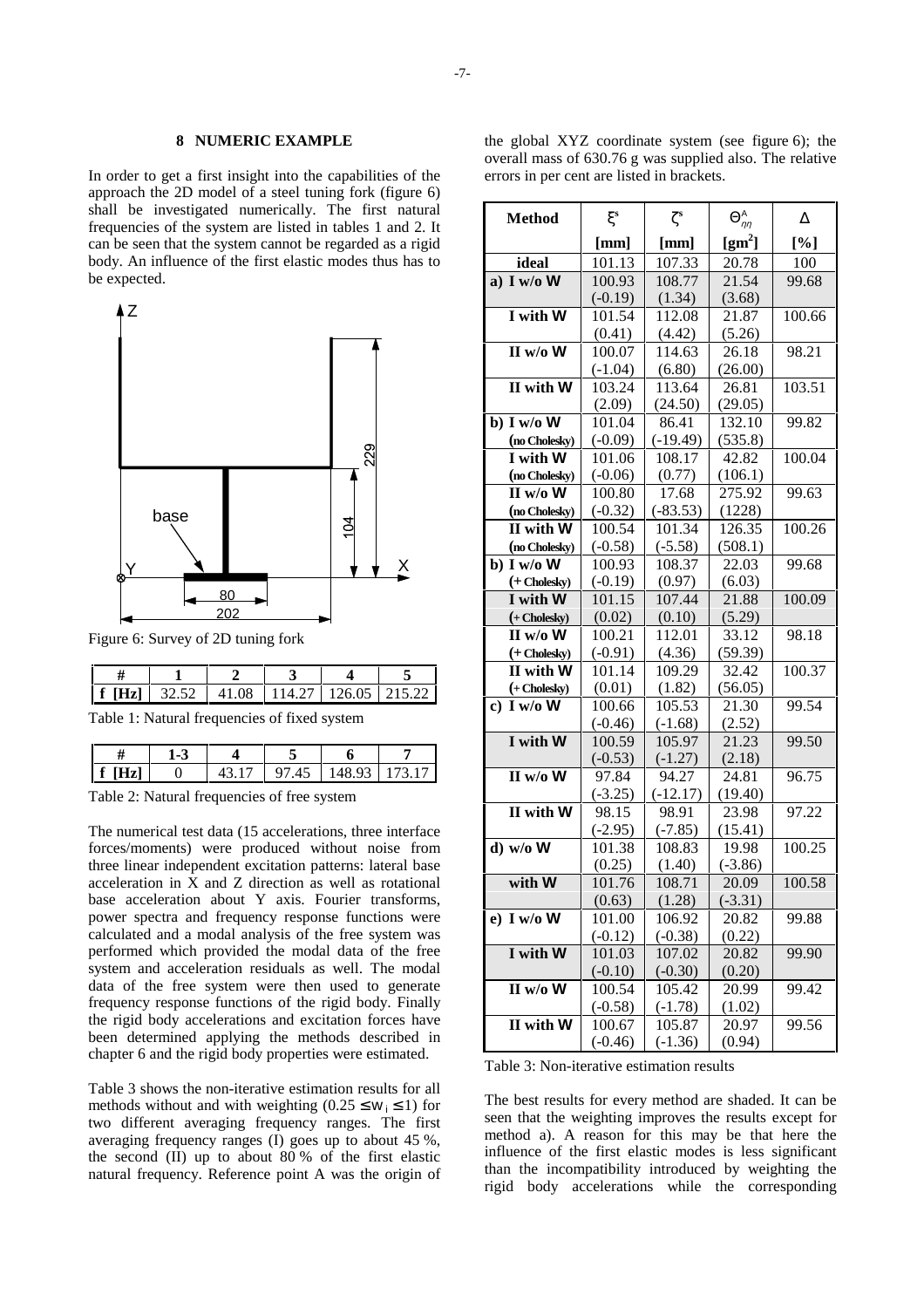excitation forces cannot be weighted. Method b) without Cholesky factorization can only be used if the influence of the first elastic modes is negligible. With Cholesky factorization, however, the results are still quite good if a significant influence of the first elastic modes is present. The most accurate results of course come from method e) where the elastic influences are reduced in the best possible way. However, even here a small error resides due to errors in the experimental modal analysis. Method d) is not quite as good. Maybe the results could be improved if the acceleration residuals are identified taking more than just the first elastic mode into account for the curve fitting algorithm. Another important result is, that the indicator shows no significant variation at all. However, the estimation should in any case be performed in the proposed manner since the a priory knowledge of the overall mass is likely to reduce the error on the estimated center of gravity location.

In table 4 the results of the non-iterative and the iterative estimation are listed for averaging frequency range I and weighting. Since method b) without Cholesky factorization does not provide reliable results it is omitted here. Convergence was in general achieved after two to three iteration steps.

| <b>Method</b>       | $\xi^s$   | $\zeta^{\mathrm{s}}$ | $\Theta_{\eta\eta}^{\text{S}}$ |
|---------------------|-----------|----------------------|--------------------------------|
|                     | [mm]      | [mm]                 | $\text{[gm}^2\text{]}$         |
| ideal               | 101.13    | 107.33               | 7.06                           |
| a) I with W direct  | 101.54    | 112.08               | $7.44^{11}$                    |
|                     | (0.41)    | (4.42)               | (5.41)                         |
| iterative           | 101.12    | 111.06               | 7.66                           |
|                     | (0.00)    | (3.47)               | (8.52)                         |
| b) I with W direct  | 101.15    | 107.44               | $8.14^{1}$                     |
| $(+$ Cholesky $)$   | (0.02)    | (0.10)               | (15.31)                        |
| iterative           | 101.15    | 107.44               | 8.54                           |
|                     | (0.02)    | (0.10)               | (20.88)                        |
| c) I with W direct  | 100.59    | 105.97               | $7.77^{11}$                    |
|                     | $(-0.53)$ | $(-1.27)$            | (9.98)                         |
| iterative           | 101.10    | 106.51               | 7.70                           |
|                     | $(-0.03)$ | $(-0.77)$            | (9.01)                         |
| d) with W<br>direct | 101.76    | 108.71               | 6.1 <sup>1</sup>               |
|                     | (0.63)    | (1.28)               | $(-13.55)$                     |
| iterative           | 101.18    | 108.08               | 6.18                           |
|                     | (0.05)    | (0.70)               | $(-12.41)$                     |
| e) I with W direct  | 101.03    | 107.02               | $7.16^{11}$                    |
|                     | $(-0.10)$ | $(-0.30)$            | (1.39)                         |
| iterative           | 101.12    | 107.12               | 7.15                           |
|                     | (0.00)    | $(-0.20)$            | (1.20)                         |

<sup>1)</sup> calculated via transformation:  $\Theta_{nn}^S = \Theta_{nn}^A - m \cdot (\xi_S^2 + \zeta_S^2)$ 

Table 4: Non-iterative vs. iterative estimation

Again the best results have been shaded. For methods a) and b) the center of gravity location is the same or improves due to iteration. The moment of inertia, however, becomes worse. For methods c), d) and e) the results improve in general with iteration. Especially method e) provides excellent results.

## **9 CONCLUSIONS**

An approach to identify rigid body properties with respect to a given reference point was proposed using data from base excitation testing including measured interface forces. It was shown that the data can be used in different ways to extract rigid body accelerations and excitation forces which can be supplied to a noniterative or iterative identification procedure.

The best results were achieved using the iterative procedure with rigid body accelerations and excitation forces coming from synthesized rigid body frequency response functions when a weighting strategy based on the measured response is used to estimate the rigid body accelerations at the reference point.

Because of the promising results of the numeric study it is planned to check the procedure with noise polluted analytical data as well as with real test data in the next future.

#### **10 REFERENCES**

| [BRETL]       | Bretl, J./Conti, P.<br>Rigid Body Mass Properties From Test Data                                                                                                                                                              |  |  |
|---------------|-------------------------------------------------------------------------------------------------------------------------------------------------------------------------------------------------------------------------------|--|--|
|               | Proc. of the 5th Int. Modal Analysis<br>Conference, IMAC; London, England; 1987; P.<br>655-659                                                                                                                                |  |  |
| [EWINS]       | Ewins, D.J.<br><b>Modal Testing: Theory And Practice</b><br>Research Studies<br>Press Ltd.;<br>Taunton,<br>Somerset, England; 1995                                                                                            |  |  |
| [FREGOLENT]   | Fregolent, A. et al.<br>Identification Of Rigid Body Inertia Properties<br>From Experimental Frequency Response<br>Proc. of the 10th Int. Modal Analysis<br>Conference, IMAC; San Diego, CA; 1992; P.<br>279-225              |  |  |
| [HAHN]        | Hahn, H. et al.<br>Inertia Parameter Identification Of Rigid<br><b>Bodies Using A Multi-Axis Test Facility</b><br>Proc. of the 3rd IEEE Conf. on Control<br>Applications; Glasgow; 1994                                       |  |  |
| [HOLZWEISSIG] | Holzweissig, F./Dresig, H.<br>Lehrbuch der Maschinendynamik; Grundlagen<br>und praxisorientierte Beispiele; mit<br>40<br>Aufgaben mit Lösungen und 53 Tabellen<br>4., neubearb. Aufl.; Fachbuchverlag; Leipzig;<br>Köln; 1994 |  |  |
| $[LINK-1]$    | Link, M.<br>Theory Of A Method For Identifying<br>Incomplete System Matrices From Vibration<br><b>Test Data</b><br>Z. Flugwiss. Weltraumforsch. 9, (1985), Heft<br>2; 1985; P. 76-82                                          |  |  |